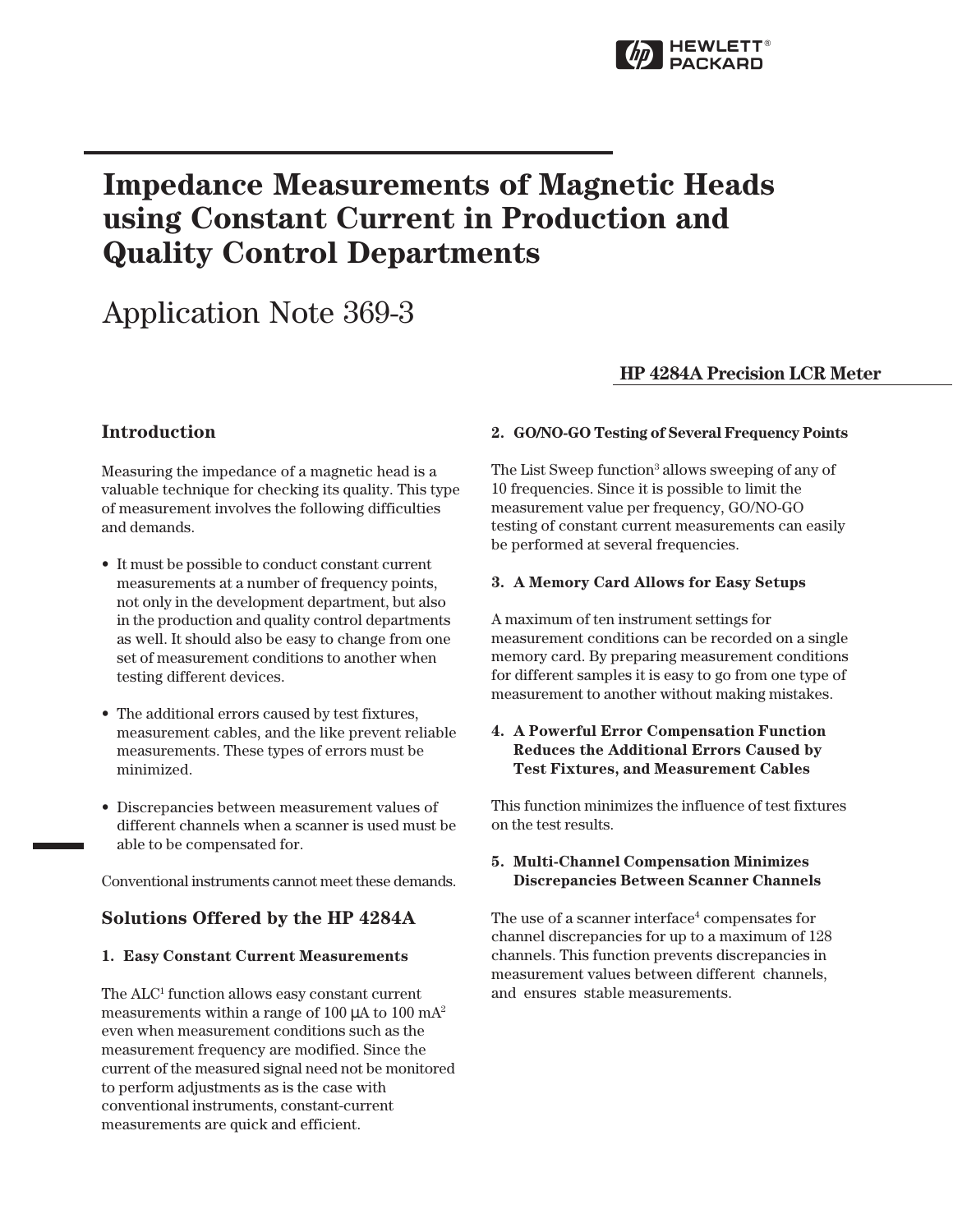## Measurement Example

As seen in Figure 1 the setup menus on the large LCD screen of the HP 4284A facilitates set up operations. The frequency of the List Sweep function and limit value settings can also be performed with the use of menus. Figure 2 shows an example of a constant current L - D measurement, and Figure 3 shows a List Sweep and a GO/NO-GO test result using limit values.



## Using a Scanner Interface

A conceptual drawing of the connection of a scanner using the scanner interface is shown below.



Figure 1. Setup Menu

| <meas setup=""></meas>                                                                                                                                 | SYS MENU                                                        | <list display="" sweep=""></list>                                         |                                                                          | SYS MENU                                         |                 |
|--------------------------------------------------------------------------------------------------------------------------------------------------------|-----------------------------------------------------------------|---------------------------------------------------------------------------|--------------------------------------------------------------------------|--------------------------------------------------|-----------------|
| RANGE:<br>FUNC:<br>AUTO<br>$Lp-D$<br>$0.000 \, \text{V}$<br>FREQ: 1.00000kHz<br>BIAS :<br>$LEVEL : * 1.00mA$<br>INTEG :<br>MED<br>231.970mH<br>$L$ p : | The Current monitor<br>shows that this is a<br>constant current | MODE : SEQ<br>FREQ[Hz]<br>1 . 00000 k<br>50.0000k<br>80.0000k<br>100.000k | $Lp$ $H$ $\vert$<br>231 . 637 m<br>199 . 836 m<br>298,000 m<br>521 034 m | DI<br>. 385448<br>. 231003<br>.464964<br>.988626 | <b>CMP</b><br>H |
| .386256<br>$D \rightarrow$<br>1.365 V<br>1.004mA<br>Vm<br>Im:<br>CORR: OPEN.SHORT                                                                      | measurement.                                                    |                                                                           |                                                                          |                                                  |                 |



O/NO-GO List Sweep